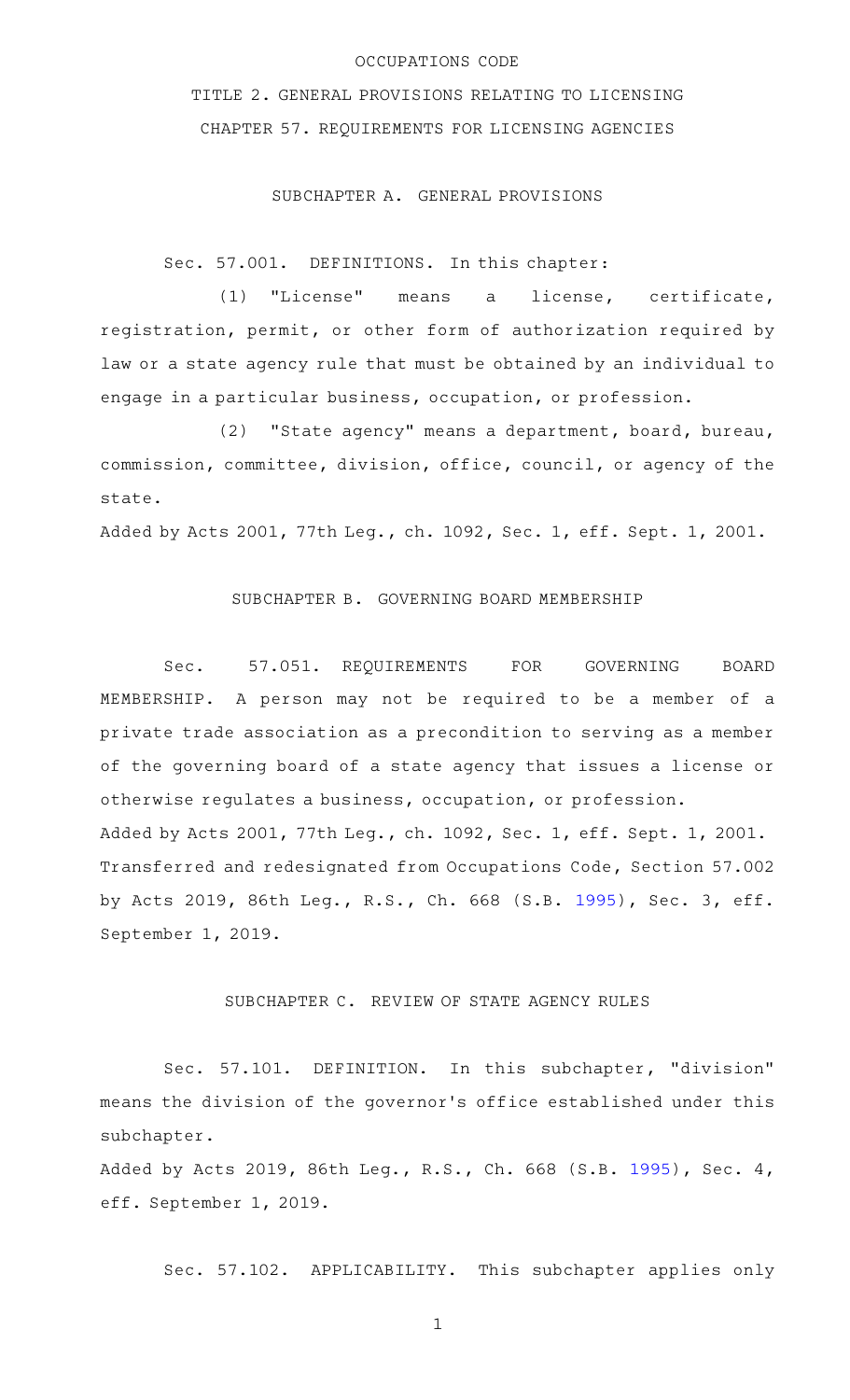to a state agency with a governing board that is controlled by persons who provide services that are regulated by the agency. Added by Acts 2019, 86th Leg., R.S., Ch. 668 (S.B. [1995](http://www.legis.state.tx.us/tlodocs/86R/billtext/html/SB01995F.HTM)), Sec. 4, eff. September 1, 2019.

Sec. 57.103. ESTABLISHMENT OF DIVISION. (a) The governor shall:

(1) establish a division to review state agency rules in accordance with this subchapter; and

 $(2)$  appoint a director for the division with the advice and consent of the senate.

(b) The director must be licensed to practice law in this state and have experience in antitrust law.

(c) The director serves a two-year term expiring February 1 of each odd-numbered year. Added by Acts 2019, 86th Leg., R.S., Ch. 668 (S.B. [1995](http://www.legis.state.tx.us/tlodocs/86R/billtext/html/SB01995F.HTM)), Sec. 4, eff. September 1, 2019.

Sec. 57.104. CONFLICT OF INTEREST. (a) In this section, "Texas trade association" means a cooperative and voluntarily joined statewide association of business or professional competitors in this state designed to assist its members and its industry or profession in dealing with mutual business or professional problems and in promoting their common interest.

(b) A person may not be appointed as director or employed by the division in a "bona fide executive, administrative, or professional capacity," as that phrase is used for purposes of establishing an exemption to the overtime provisions of the federal Fair Labor Standards Act of 1938 (29 U.S.C. Section 201 et seq.), and its subsequent amendments, if:

(1) the person is an officer, employee, or paid consultant of a Texas trade association; or

(2) the person's spouse is an officer, manager, or paid consultant of a Texas trade association.

(c) A person may not be appointed as director or act as the general counsel to the division if the person is required to register as a lobbyist under Chapter [305,](http://www.statutes.legis.state.tx.us/GetStatute.aspx?Code=GV&Value=305) Government Code.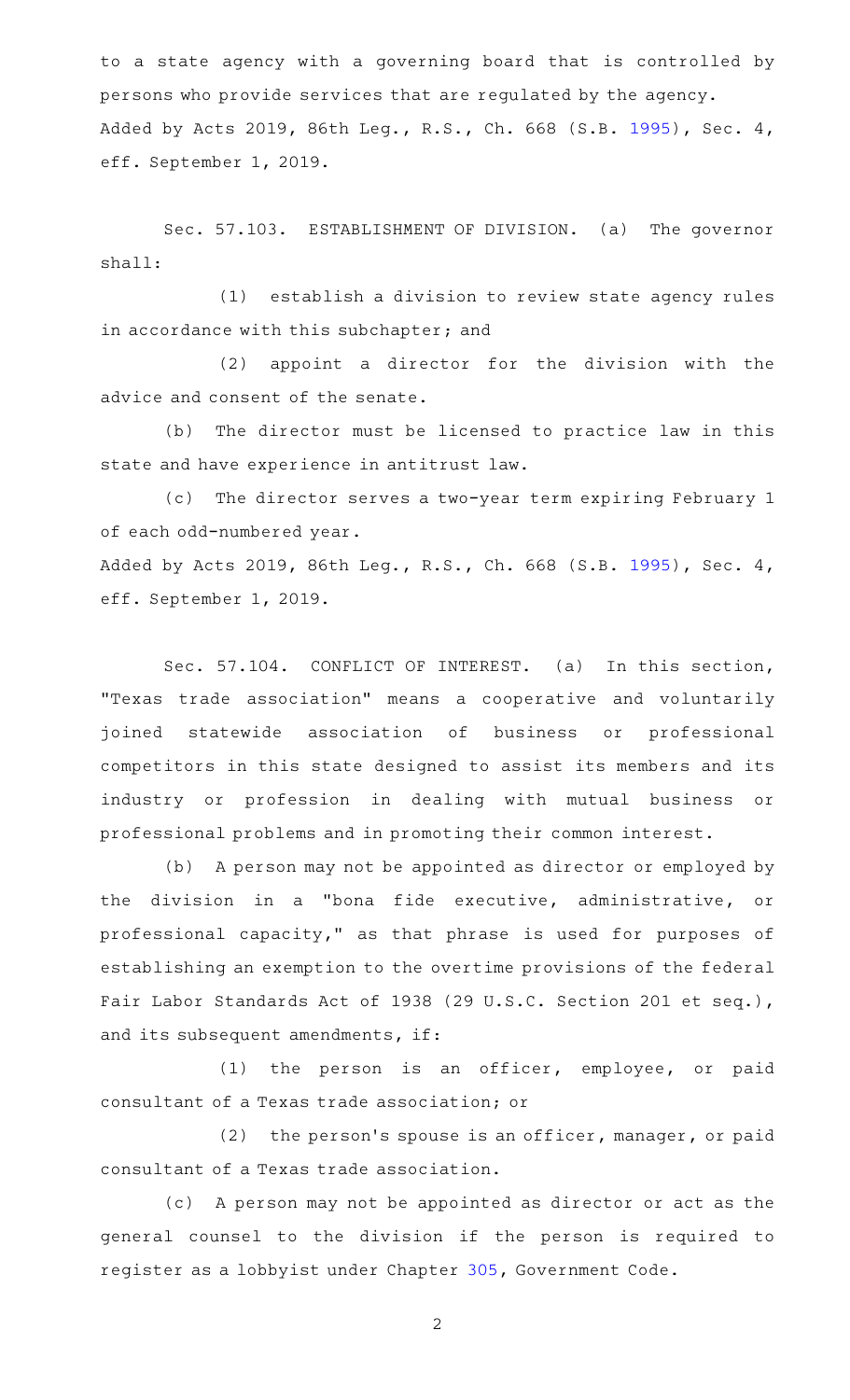Added by Acts 2019, 86th Leg., R.S., Ch. 668 (S.B. [1995](http://www.legis.state.tx.us/tlodocs/86R/billtext/html/SB01995F.HTM)), Sec. 4, eff. September 1, 2019.

Sec. 57.105. SUBMISSION OF CERTAIN STATE AGENCY RULES. (a) A state agency that issues a license must submit any proposed rule affecting market competition in this state relating to the business, occupation, or profession for which a license is issued to the division for review before the rule is adopted or implemented.

(b) A state agency that issues a license must submit to the division for review any rule that the agency proposes to repeal or readopt with amendment after a review under Section [2001.039](http://www.statutes.legis.state.tx.us/GetStatute.aspx?Code=GV&Value=2001.039), Government Code, if the rule affects market competition as described by this section.

 $(b-1)$  A state agency that issues a license must submit to the division for review any rule that the agency proposes to readopt without amendment after a review under Section [2001.039,](http://www.statutes.legis.state.tx.us/GetStatute.aspx?Code=GV&Value=2001.039) Government Code, if the rule affects market competition as described by this section. This subsection expires January 1, 2024.

(c) The state agency must include with the submission a statement of the purpose for the proposed rule, copies of all administrative records regarding the proposed rule, including any information or comments the agency received from the public, and any other information required by the division.

(d) For purposes of this section, a rule affects market competition if the rule would, if implemented or readopted:

(1) create a barrier to market participation in this state; or

(2) result in higher prices or reduced competition for a product or service provided by or to a license holder in this state.

Added by Acts 2019, 86th Leg., R.S., Ch. 668 (S.B. [1995](http://www.legis.state.tx.us/tlodocs/86R/billtext/html/SB01995F.HTM)), Sec. 4, eff. September 1, 2019.

Sec. 57.106. REVIEW BY DIVISION. (a) The division shall conduct a thorough, independent review of each proposed rule submitted under Section [57.105](http://www.statutes.legis.state.tx.us/GetStatute.aspx?Code=OC&Value=57.105) to determine: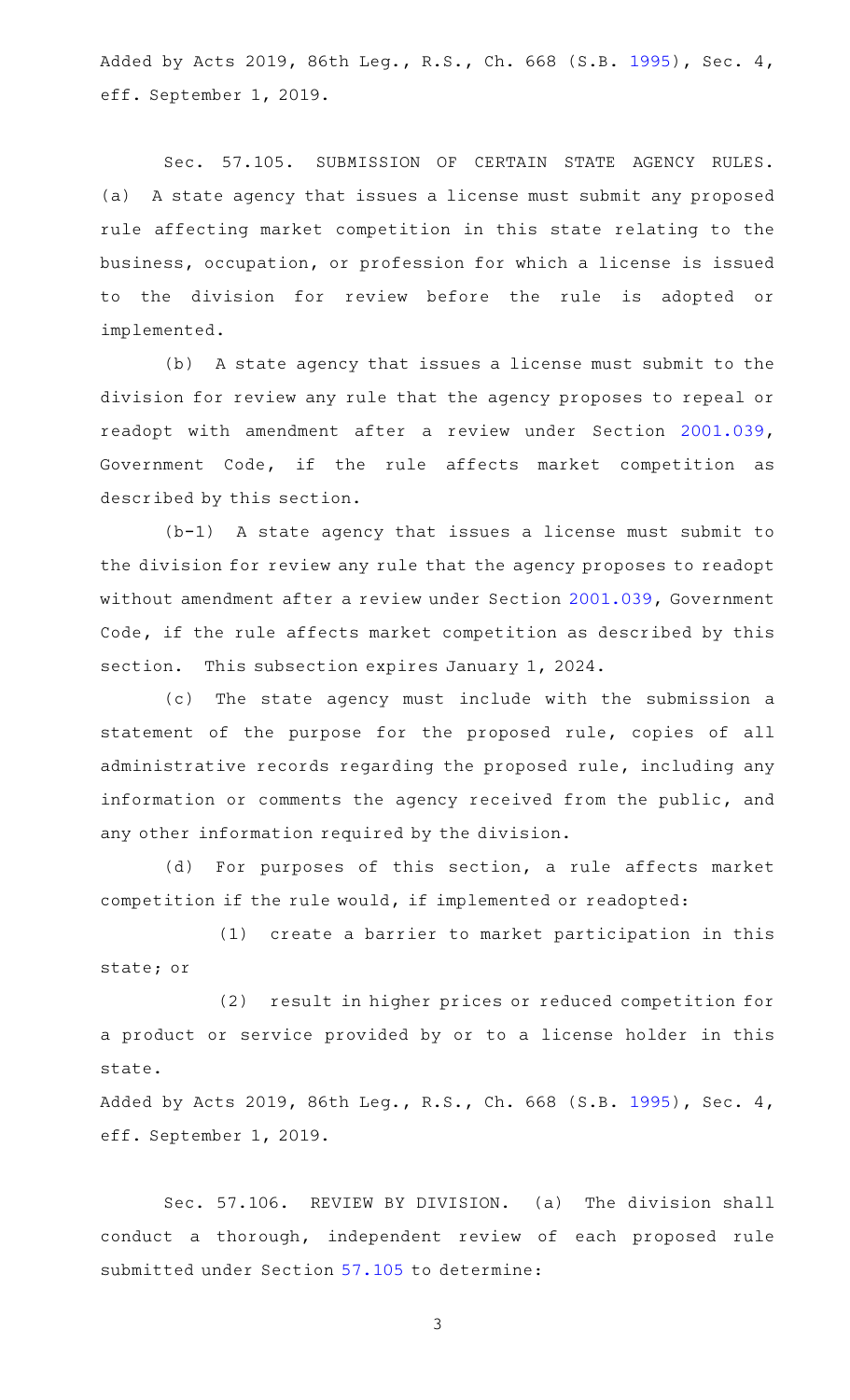(1) if the effect of the proposed rule on market competition is consistent with state policy as established by the applicable state agency 's governing statute; and

(2) whether the proposed rule promotes a clearly articulated and affirmatively expressed policy as established by the legislature to displace competition with government action.

 $(b)$  In conducting the review, the division may:

 $(1)$  request information from the state agency;

(2) require the state agency to conduct an analysis of possible implications of the rule;

(3) solicit public comments; or

(4) hold public hearings.

(c) The division shall complete the review not later than the 90th day after the date the proposed rule is submitted under Section [57.105](http://www.statutes.legis.state.tx.us/GetStatute.aspx?Code=OC&Value=57.105).

 $(d)$  After review, the division shall:

(1) approve the proposed rule; or

(2) reject the proposed rule and return the rule to the state agency with instructions for revising the rule to be consistent with applicable state policy.

(e)AAA state agency may not finally adopt or implement a proposed rule required to be submitted for review under this subchapter unless the division has approved the rule under this section.

(f) The division shall, for each proposed rule submitted under this subchapter, provide to the state agency and make available to the public an explanation of the division 's reasons for approving or rejecting the rule, including a discussion of the division 's determination regarding the consistency of the rule with applicable state policy.

(g) The division may initiate a review of a proposed rule that was not submitted for review under this subchapter if the division has reason to believe that the proposed rule may have an anticompetitive market effect. A state agency may not finally adopt or implement a proposed rule for which the division has initiated a review under this subsection unless the division approves the rule in accordance with this section.